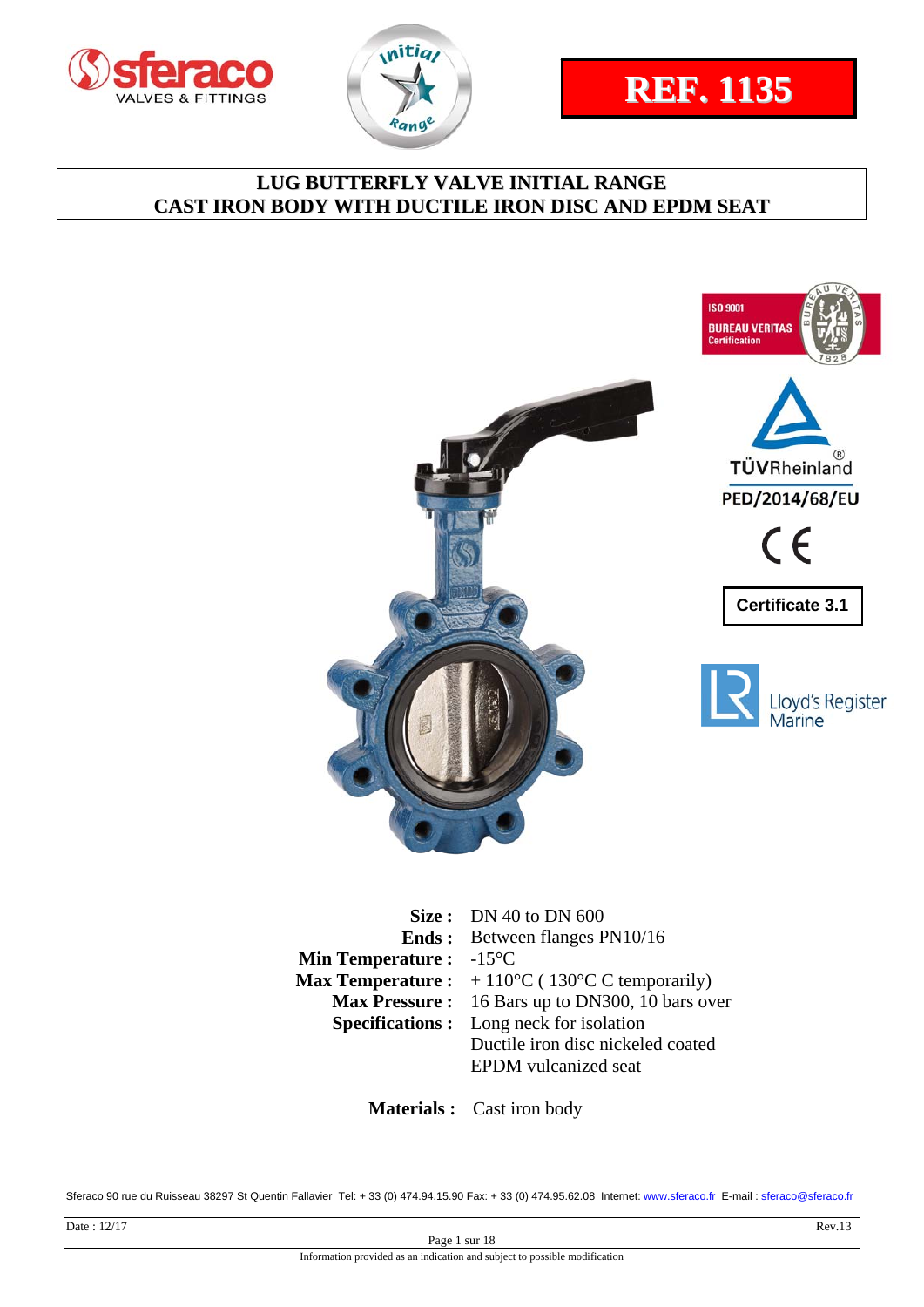



#### *SPECIFICATIONS :*

- Long neck for isolation
- ISO 5211 mounting pad
- Lug type
- Between flanges PN10 or PN16 from DN 40 to DN 600
- Full crossing stem up to DN600
- 10 positions cranted lever, with locking device up to DN150
- Double PTFE gasket on stem up to DN600
- Ductile iron disc nickeled coated ( 20-30 microns thickness )
- Epoxy painting RAL003 80 microns thickness
- EPDM vulcanized seat

#### *USE :*

- Cold and hot water
- Min and max Temperature Ts : 15°C to + 110°C (130°C temporarily )
- Max Pressure Ps : 16 bars up to DN300, 10 bars over
- For temporary using, can be used at the end of the pipe ( 6 bars maxi )

#### *FLOW COEFFICIENT Kv ( M3 / h ) :*

|         | <b>DN</b>    | 40           | 50   | 65   | 80   | 100  | 125  | 150  | 200  | 250  | 300  | 350   | 400   | 450   | 500   | 600   |
|---------|--------------|--------------|------|------|------|------|------|------|------|------|------|-------|-------|-------|-------|-------|
|         | $10^{\circ}$ | 0,04         | 0,05 | 0,09 | 0,17 | 0,26 | 0,43 | 0,68 | 1,7  | 2,6  | 3,4  | 5,1   | 6,8   | 9,4   | 11,9  | 18,8  |
|         | $20^{\circ}$ | $\mathbf{2}$ | 3    | 5    | 8    | 15   | 25   | 38   | 76   | 129  | 200  | 288   | 396   | 525   | 675   | 1042  |
|         | $30^\circ$   | 5            | 6    | 10   | 15   | 31   | 52   | 81   | 160  | 273  | 422  | 610   | 839   | 1101  | 1428  | 2207  |
| angle   | $40^{\circ}$ | 10           | 13   | 21   | 33   | 67   | 113  | 175  | 348  | 592  | 914  | 1321  | 1817  | 2407  | 3095  | 4781  |
|         | $50^\circ$   | 18           | 23   | 38   | 60   | 119  | 202  | 312  | 620  | 1055 | 1630 | 2355  | 3239  | 4289  | 5515  | 8521  |
| Opening | $60^\circ$   | 30           | 38   | 64   | 99   | 196  | 334  | 516  | 1025 | 1746 | 2697 | 3897  | 5359  | 7097  | 9125  | 14098 |
|         | 70°          | 48           | 60   | 102  | 156  | 310  | 529  | 817  | 1623 | 2764 | 4269 | 6167  | 8481  | 11232 | 14442 | 22312 |
|         | $80^\circ$   | 72           | 90   | 152  | 235  | 466  | 793  | 1226 | 2434 | 4145 | 6403 | 9250  | 12720 | 16848 | 21662 | 33468 |
|         | $90^\circ$   | 78           | 98   | 167  | 258  | 512  | 872  | 1347 | 2675 | 4555 | 7037 | 10165 | 13799 | 18514 | 23805 | 36778 |

#### *TORQUE VALUES ( Nm, without safety coefficient ) :*

**We recommend a safety coefficient of 30% minimum to determinate the actuator.** 

| DN          | 40 | 50 | 65 | 80 | 100 | 125 | 150 | 200 | 250 | 300 | 350 | 400 | 450  | 500                      | 600  |
|-------------|----|----|----|----|-----|-----|-----|-----|-----|-----|-----|-----|------|--------------------------|------|
| <b>PN10</b> | 11 | 15 | 24 | 31 | 48  | 73  | 106 | 177 | 281 | 410 | 475 | 746 | 1112 | 1356                     | 2468 |
| <b>PN16</b> | 12 | 16 | 26 | 33 | 53  | 81  | 119 | 194 | 308 | 441 | -   | -   | -    | $\overline{\phantom{a}}$ |      |

#### *RANGE :*

- With lever from DN40 to DN300
- With gearbox from DN350 to DN600
- Gearbox possible from DN40 to DN300 **Ref.1198**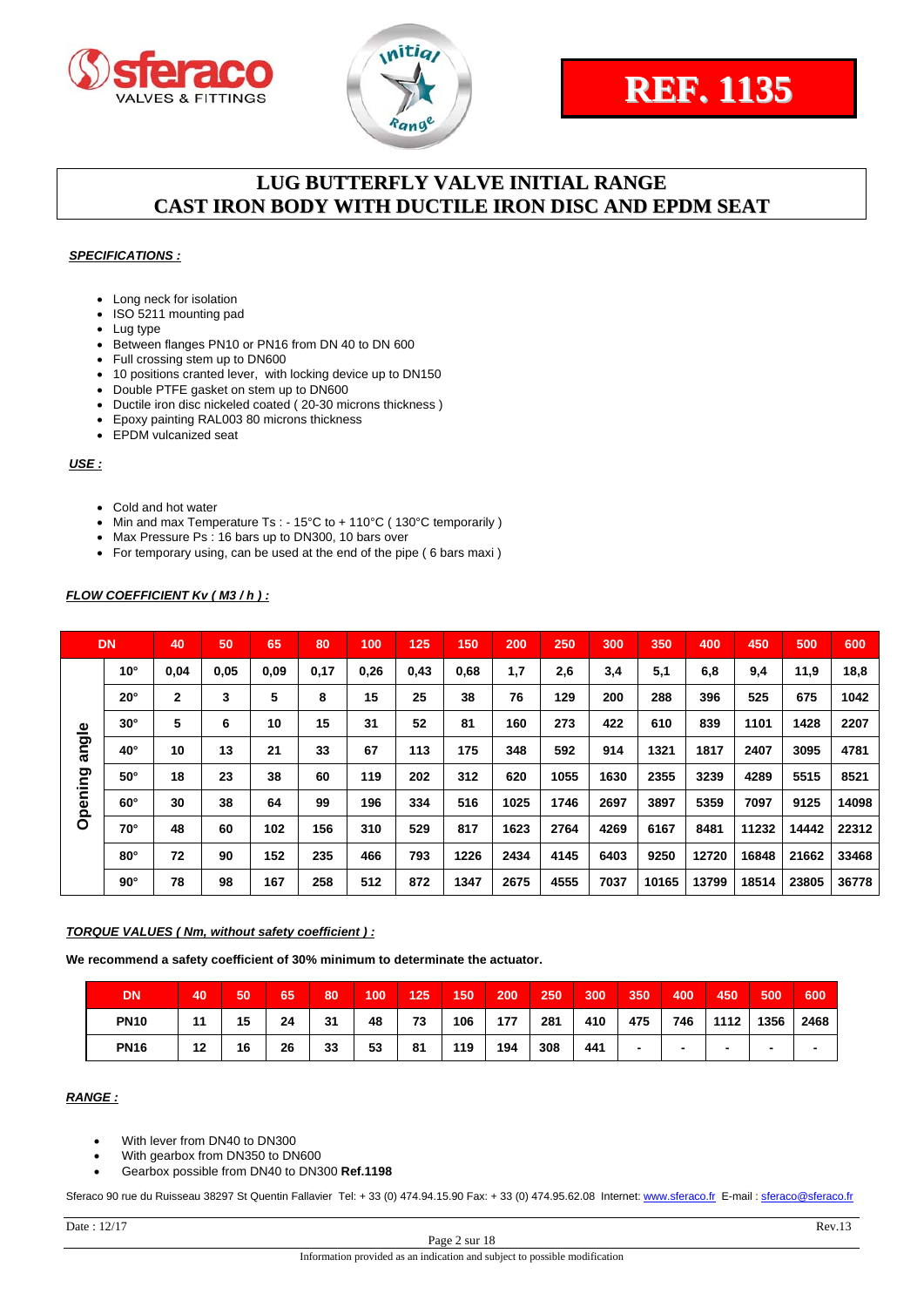





*MATERIALS DN 40 – 300 :* 



| <b>Item</b> | <b>Designation</b> | <b>Materials</b>                           |
|-------------|--------------------|--------------------------------------------|
| 1           | Body               | Cast iron EN GJL-250                       |
| 2           | <b>Disc</b>        | Ductile iron EN GJS-400-15 nickeled coated |
| 3           | Seat               | EPDM                                       |
| 4           | <b>Stem</b>        | AISI 416                                   |
| 5           | Bearing            | <b>PTFE</b>                                |
| 6           | $O$ ring           | <b>EPDM</b>                                |
| 7           | Circlip            | Steel                                      |
| 8           | Circlip            | <b>Steel</b>                               |
|             | Lever              | Aluminium                                  |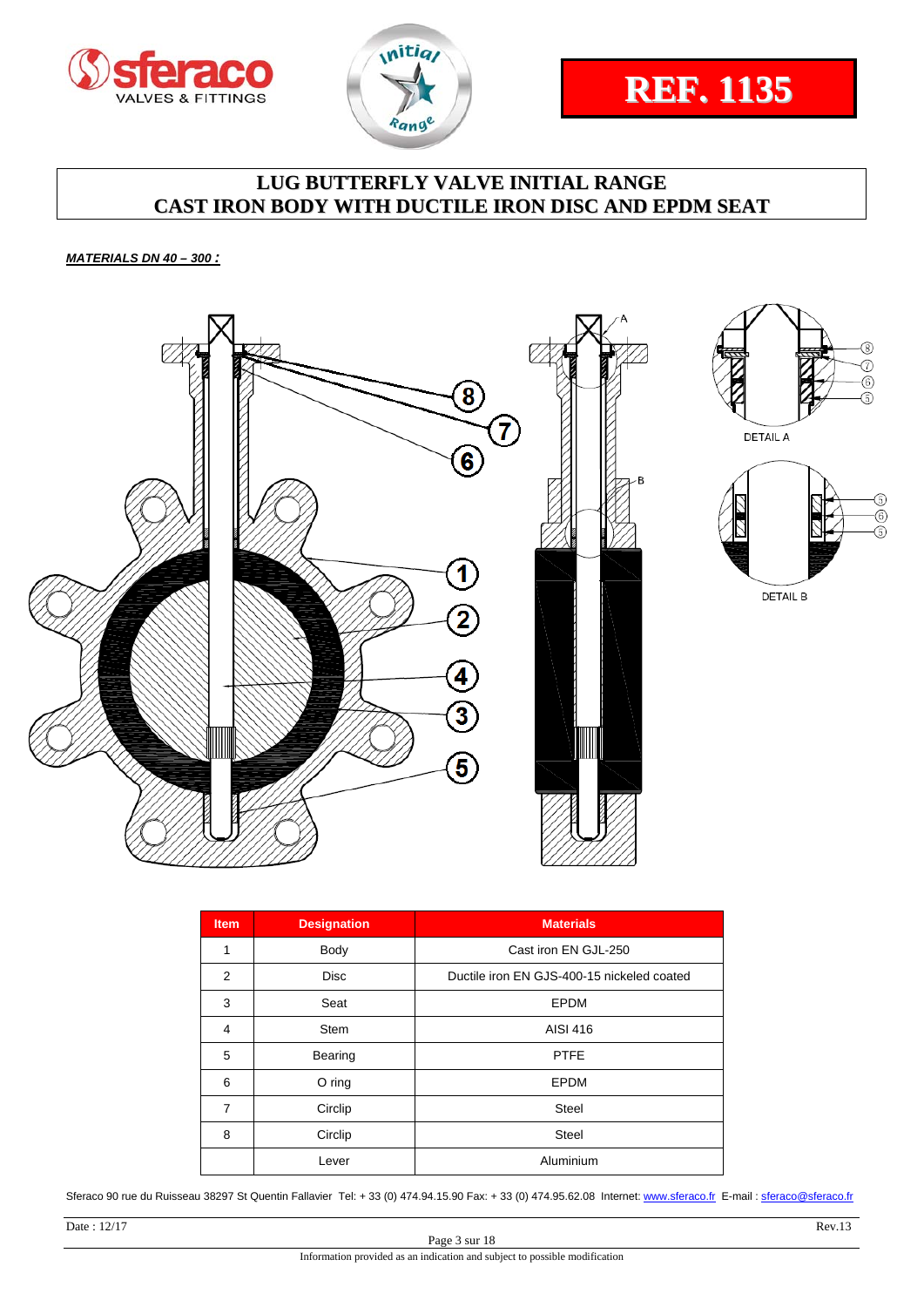





*MATERIALS DN 350 :* 



| <b>Item</b>    | <b>Designation</b> | <b>Materials</b>                           |
|----------------|--------------------|--------------------------------------------|
| 1              | Body               | Cast iron EN GJL-250                       |
| $\mathfrak{p}$ | <b>Disc</b>        | Ductile iron EN GJS-400-15 nickeled coated |
| 3              | Seat               | <b>EPDM</b>                                |
| $\overline{4}$ | <b>Stem</b>        | AISI 431                                   |
| 5              | Bearing            | <b>PTFE</b>                                |
| 6              | O ring             | EPDM                                       |
| 7              | Pin                | AISI 316                                   |
| 8              | Gasket             | EPDM                                       |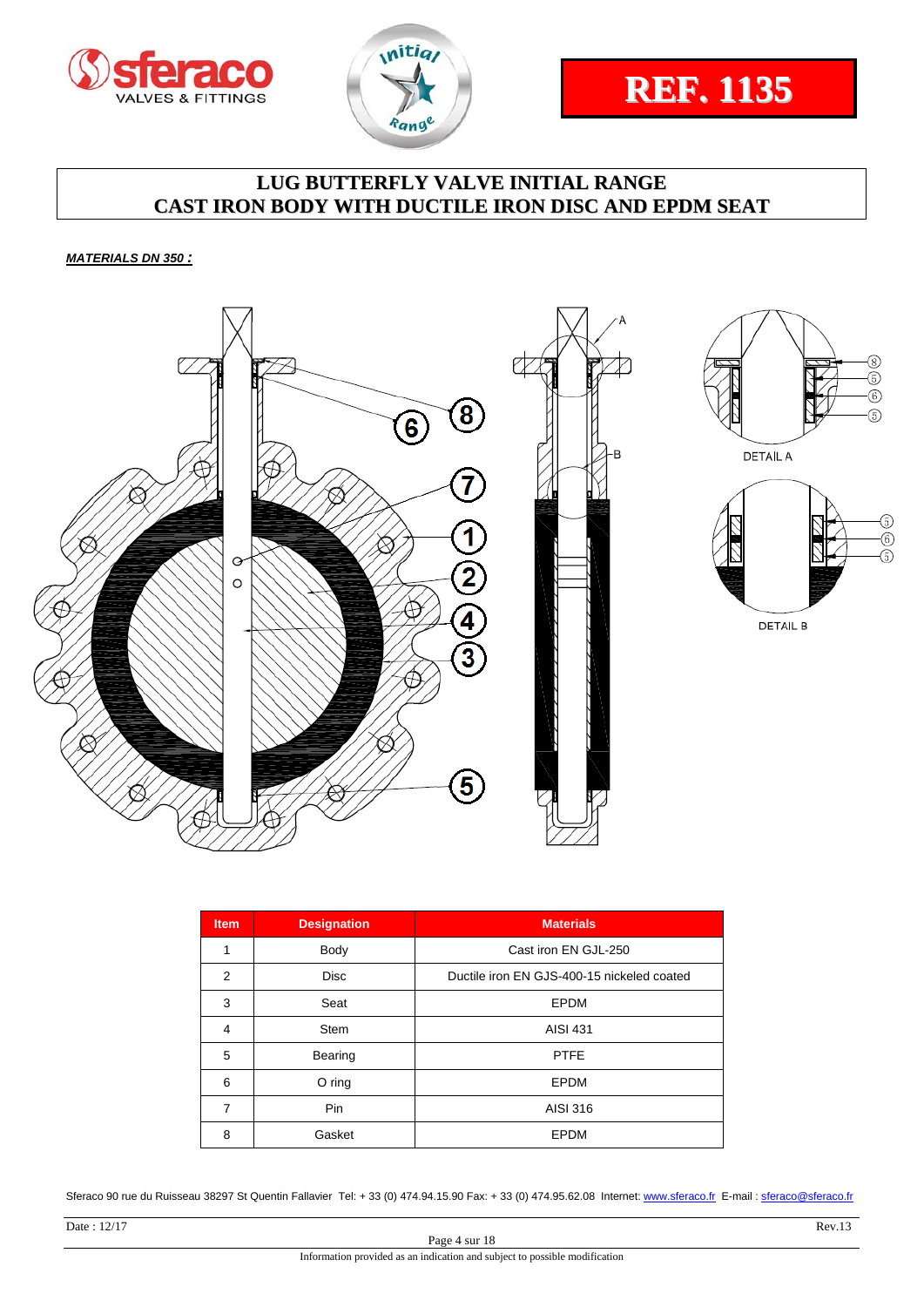





*MATERIALS DN 400-600 :* 



| <b>Item</b> | <b>Designation</b> | <b>Materials</b>                           |
|-------------|--------------------|--------------------------------------------|
| 1           | Body               | Cast iron EN GJL-250                       |
| 2           | <b>Disc</b>        | Ductile iron EN GJS-400-15 nickeled coated |
| 3           | Seat               | EPDM                                       |
| 4           | Stem               | <b>AISI 431</b>                            |
| 5           | <b>Bushing</b>     | <b>PTFE</b>                                |
| 6           | O ring             | EPDM                                       |
| 7           | Pin                | AISI 316                                   |
| 8           | Gasket             | <b>EPDM</b>                                |
| 9           | Gasket             | <b>EPDM</b>                                |

Sferaco 90 rue du Ruisseau 38297 St Quentin Fallavier Tel: + 33 (0) 474.94.15.90 Fax: + 33 (0) 474.95.62.08 Internet: www.sferaco.fr E-mail : sferaco@sferaco.fr

 $\frac{5}{6}$ 5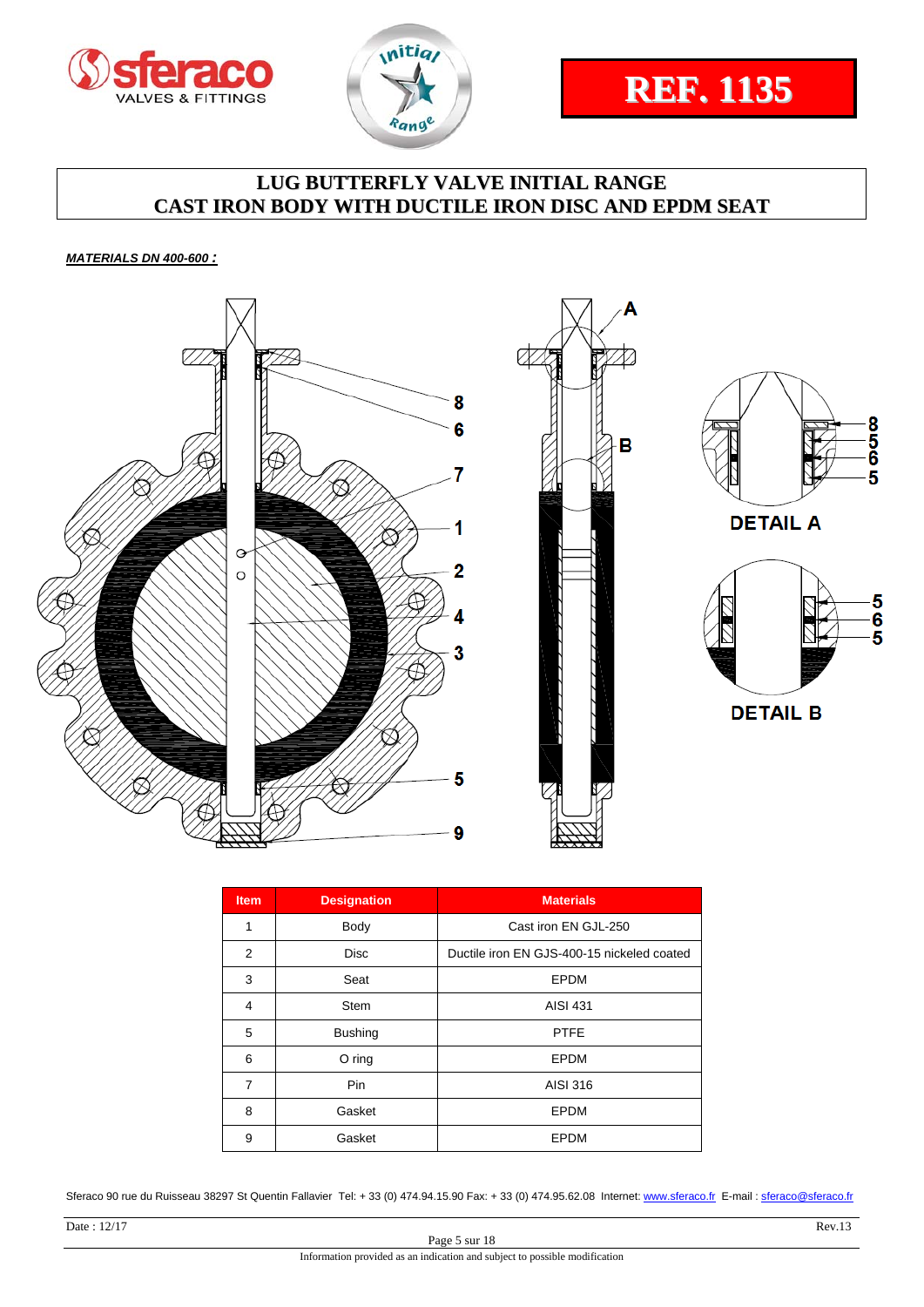



# **REF. 1135**

# **LUG BUTTERFLY VALVE INITIAL RANGE CAST IRON BODY WITH DUCTILE IRON DISC AND EPDM SEAT**

#### *MATERIALS GEARBOX DN40-450 :*





| <b>Item</b>    | <b>Designation</b>      | <b>Materials</b>                   |  |  |  |
|----------------|-------------------------|------------------------------------|--|--|--|
| 1              | <b>Stem</b>             | Chromed steel                      |  |  |  |
| 2              | Pin                     | AISI 316                           |  |  |  |
| 3              | Indicator plate         | Aluminium + NBR gasket             |  |  |  |
| 4              | Indicator bolt, washer  | AISI 316                           |  |  |  |
| 5              | Bolt, washer            | AISI 316                           |  |  |  |
| 6              | Gear 1                  | Steel                              |  |  |  |
| $\overline{7}$ | Gear 2                  | Ductile iron EN GJS-400-15         |  |  |  |
| 8              | $O$ ring                | <b>NBR</b>                         |  |  |  |
| 9              | Bonnet gasket           | <b>NBR</b>                         |  |  |  |
| 10             | Internal set screw      | Carbon steel                       |  |  |  |
| 11             | External set screw      | <b>AISI 316</b>                    |  |  |  |
| 12             | Plastic cap             | Plastic                            |  |  |  |
| 13             | Handwheel               | Cast iron EN GJL-250 epoxy coating |  |  |  |
| 14             | <b>Bonnet</b>           | Cast iron EN GJL-250 epoxy coating |  |  |  |
| 15             | Body                    | Cast iron EN GJL-250 epoxy coating |  |  |  |
|                | Bolting to fix on valve | <b>AISI 304</b>                    |  |  |  |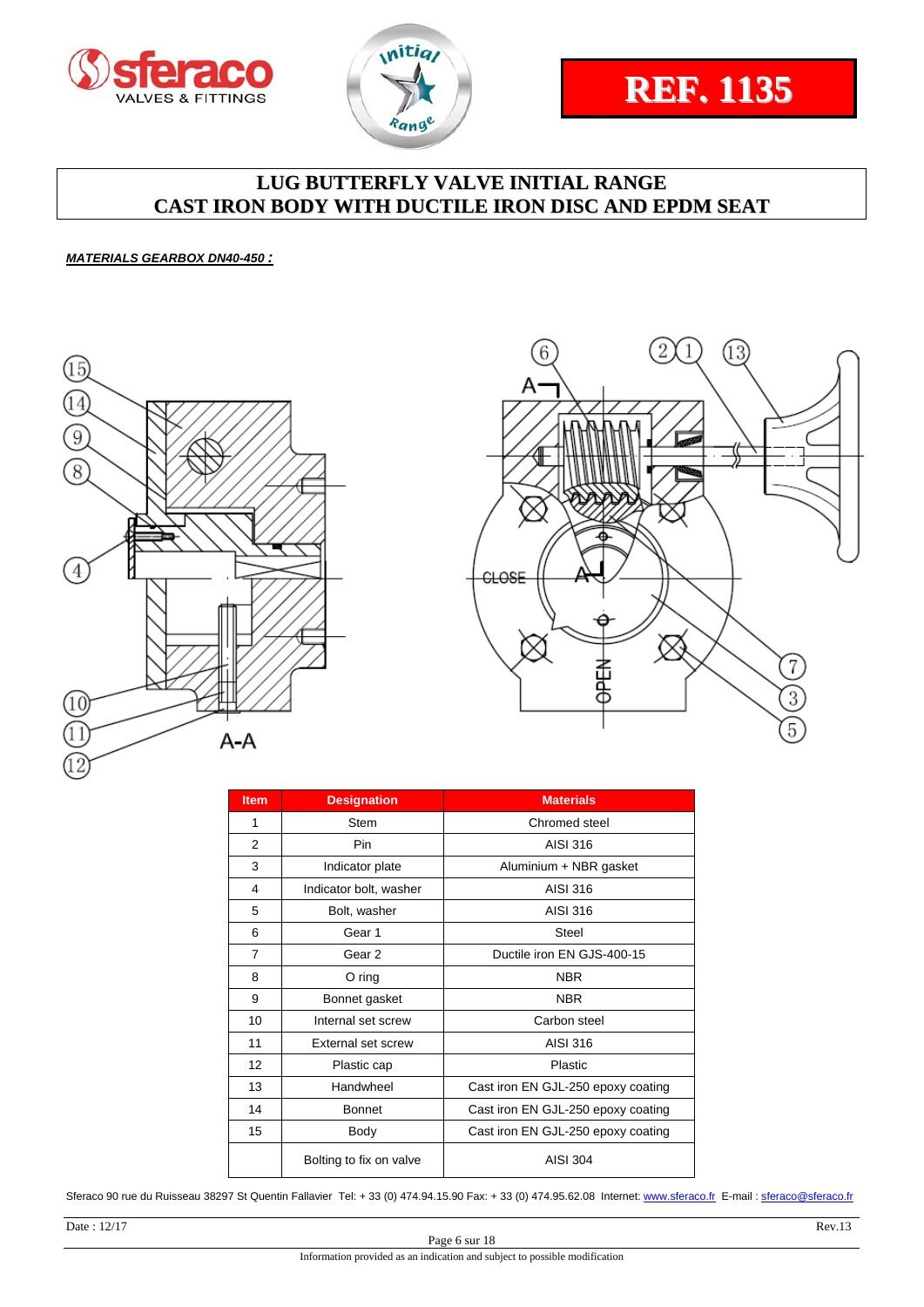





#### *MATERIALS GEARBOX DN500-600 :*



| <b>Item</b>    | <b>Designation</b>      | <b>Materials</b>                   |
|----------------|-------------------------|------------------------------------|
| 1              | <b>Stem</b>             | Chromed steel                      |
| $\overline{2}$ | Pin                     | AISI 316                           |
| 3              | Indicator plate         | Aluminium + NBR gasket             |
| 4              | Indicator bolt, washer  | AISI 316                           |
| 5              | Bolt, washer            | AISI 316                           |
| 6              | <b>Bolting</b>          | AISI 316                           |
| 7              | Body gasket             | <b>NBR</b>                         |
| 8              | Gear 1                  | <b>Steel</b>                       |
| 9              | Gear 2                  | Ductile iron EN GJS-400-15         |
| 10             | $O$ ring                | <b>NBR</b>                         |
| 11             | Bonnet gasket           | <b>NBR</b>                         |
| 12             | Internal set screw      | Carbon steel                       |
| 13             | External set screw      | AISI 316                           |
| 14             | Plastic cap             | Plastic                            |
| 15             | Handwheel               | Cast iron EN GJL-250 epoxy coating |
| 16             | <b>Bonnet</b>           | Cast iron EN GJL-250 epoxy coating |
| 17             | Body                    | Cast iron EN GJL-250 epoxy coating |
|                | Bolting to fix on valve | AISI 304                           |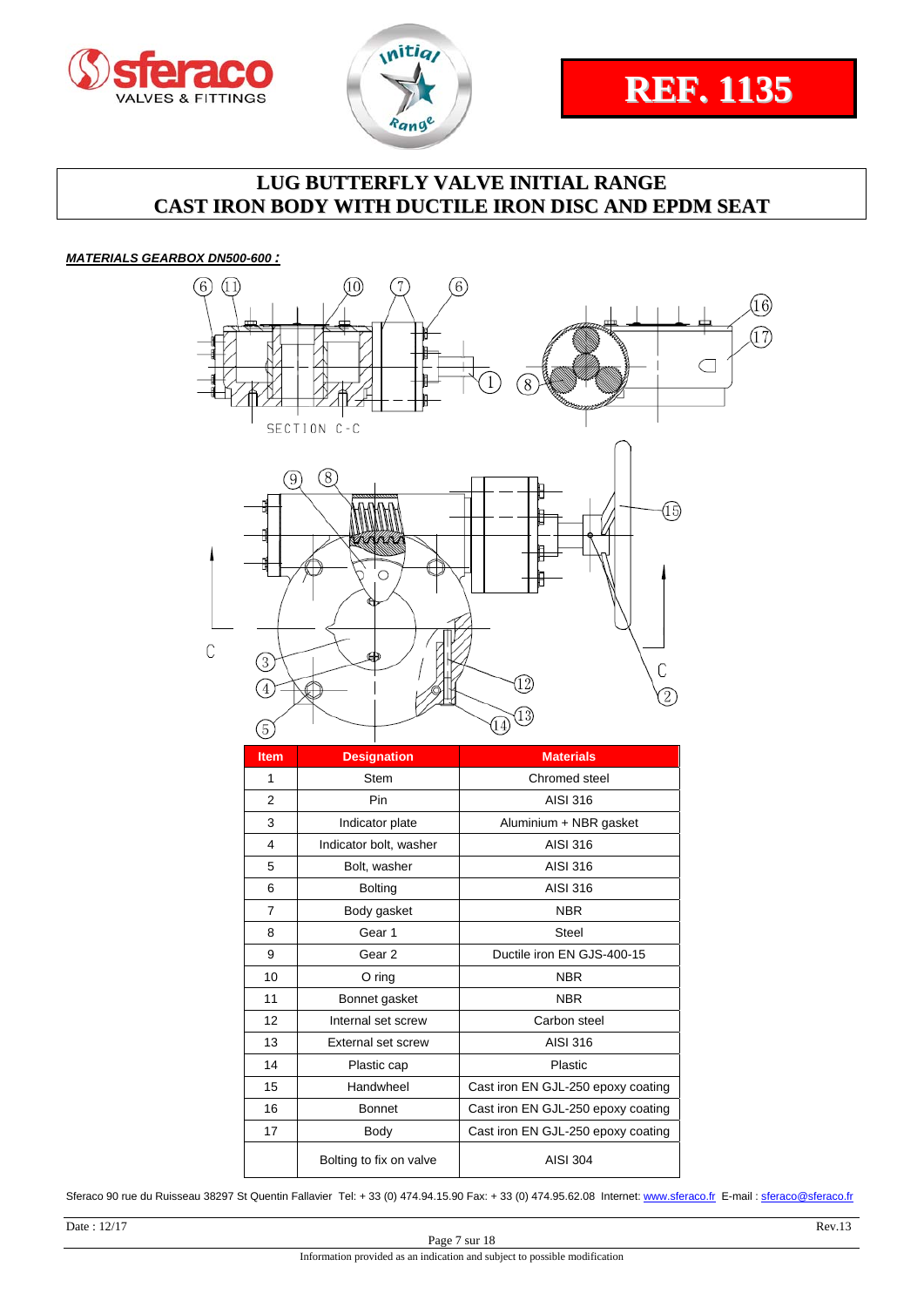



Ø De

# **LUG BUTTERFLY VALVE INITIAL RANGE CAST IRON BODY WITH DUCTILE IRON DISC AND EPDM SEAT**

#### *VALVES WITH LEVER SIZE DN 40 – 300 ( in mm ) :*



| Ref. | <b>DN</b>  | 40   | 50   | 65   | 80   | 100  | 125  | 150   | 200   | 250  | 300 |
|------|------------|------|------|------|------|------|------|-------|-------|------|-----|
|      | A          | 61   | 77   | 88   | 95   | 107  | 122  | 144   | 171   | 205  | 235 |
|      | в          | 130  | 137  | 142  | 158  | 180  | 192  | 215   | 242   | 280  | 310 |
|      | Ø De       | 82   | 95   | 109  | 127  | 152  | 180  | 207   | 260   | 315  | 370 |
| 1135 | E          | 33   | 43   | 46   | 46   | 52   | 56   | 56    | 60    | 68   | 78  |
|      | н          | 70   | 70   | 70   | 70   | 70   | 71   | 71    | 40    | 44   | 44  |
|      | L          | 195  | 195  | 195  | 195  | 195  | 278  | 278   | 355   | 507  | 507 |
|      | ØP         | 65   | 65   | 65   | 65   | 65   | 90   | 90    | 125   | 150  | 150 |
|      | Weig. (Kg) | 2.43 | 3.13 | 3.73 | 4.98 | 5.64 | 9.06 | 10.96 | 16.67 | 31.4 | 42  |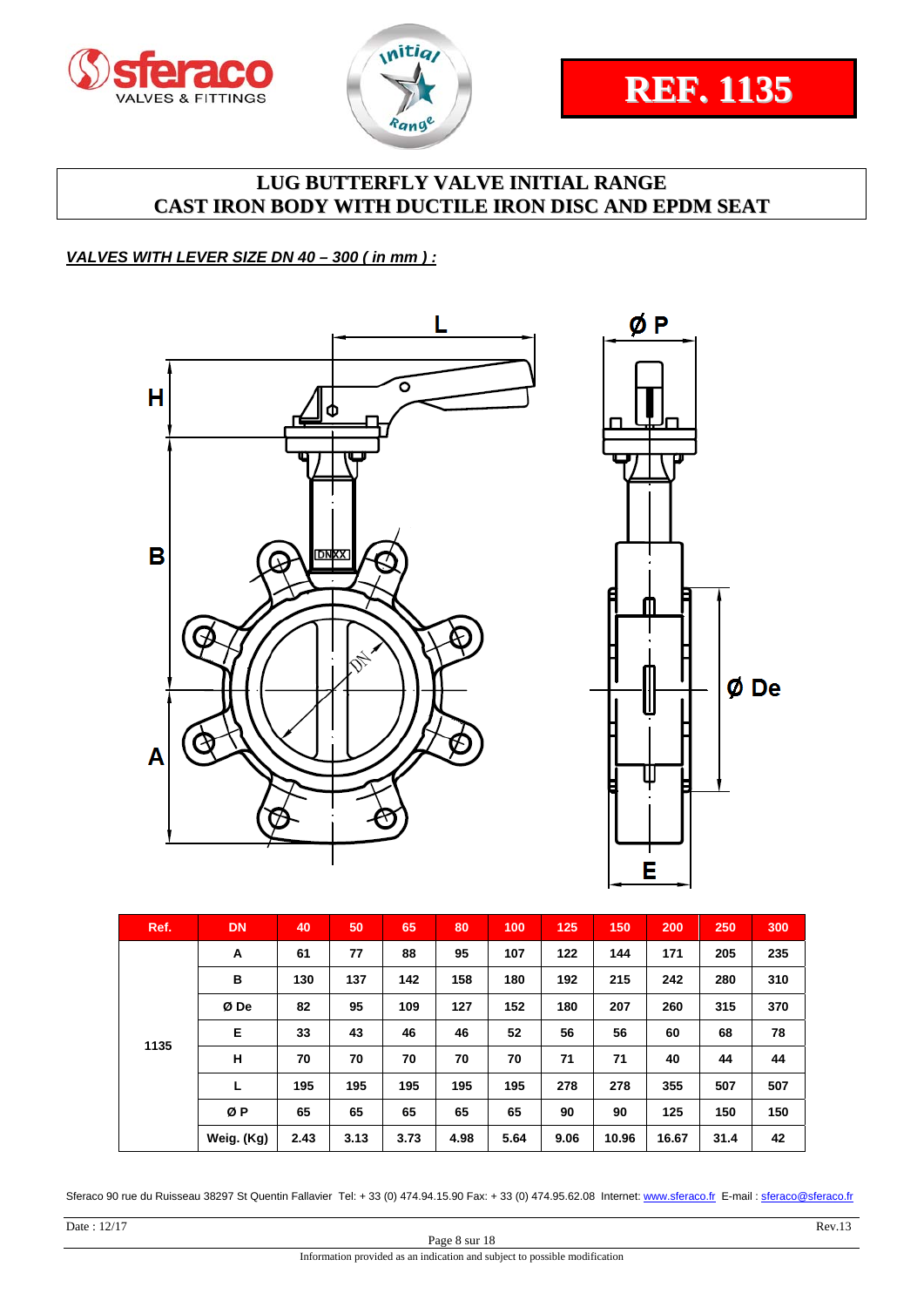



#### *VALVES WITH GEARBOX SIZE DN 350 ( in mm ) :*



| Ref. | <b>DN</b>   | 350  |
|------|-------------|------|
|      | Α           | 266  |
|      | B           | 367  |
|      | D           | 223  |
|      | Ø De        | 418  |
|      | E           | 78   |
| 1135 | н           | 190  |
|      | H1          | 412  |
|      | L1          | 78   |
|      | ØV          | 300  |
|      | Weight (Kg) | 75.9 |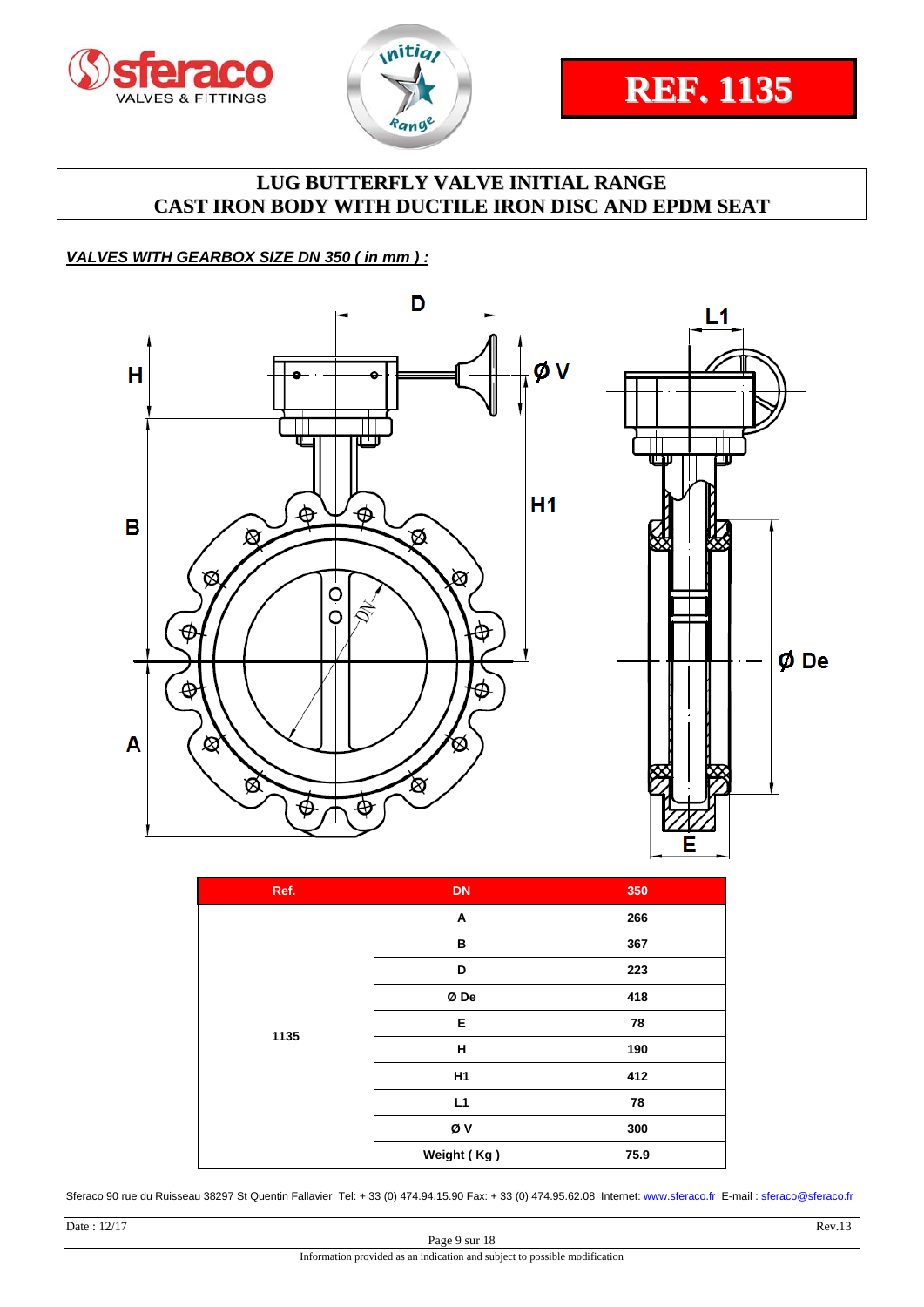





#### *SIZE VALVES WITH GEARBOX DN 400-600 ( in mm ) :*





| Ref. | <b>DN</b>   | 400   | 450 | 500   | 600   |
|------|-------------|-------|-----|-------|-------|
|      | A           | 324   | 341 | 374   | 478   |
|      | в           | 394   | 419 | 474   | 565   |
|      | D           | 270   | 270 | 339   | 339   |
|      | Ø De        | 470   | 525 | 570   | 697   |
|      | E           | 102   | 114 | 127   | 154   |
| 1135 | н           | 208   | 258 | 222   | 222   |
|      | H1          | 456   | 481 | 539   | 630   |
|      | L1          | 120   | 120 | 120   | 120   |
|      | Øν          | 400   | 400 | 300   | 300   |
|      | Weight (Kg) | 115.5 | 147 | 202.8 | 309.8 |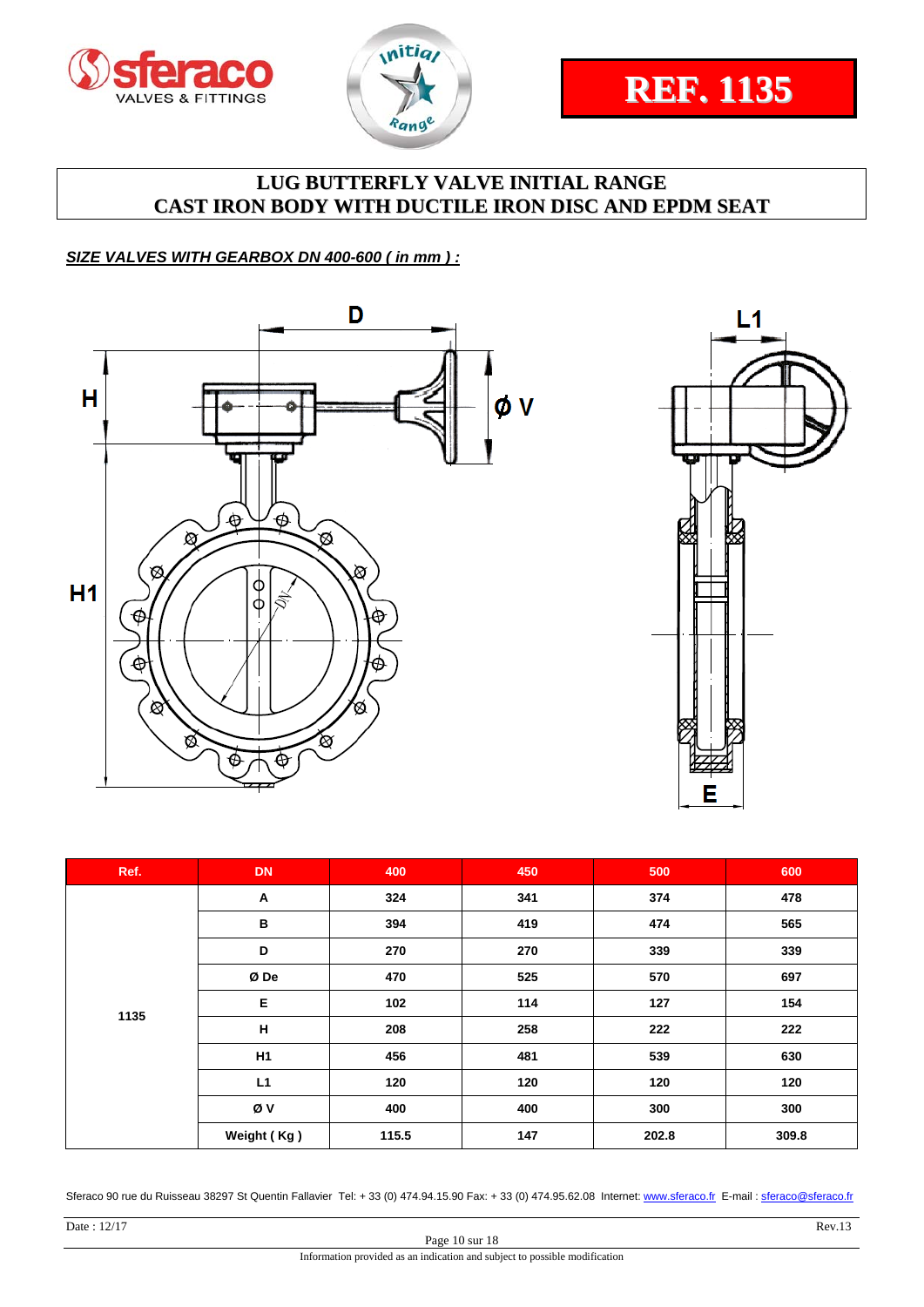



#### *SIZE GEARBOX DN40-300 ( in mm ) :*



| <b>DN</b>   | 40/80         | 100             | 125/150       | 200                 | 250             | 300             |
|-------------|---------------|-----------------|---------------|---------------------|-----------------|-----------------|
| C           | 9             | 11              | 14            | 17                  | 22              | 27              |
| ØΚ          | 50            | 50              | 70            | 102                 | 125             | 125             |
| <b>ISO</b>  | <b>F05</b>    | F <sub>05</sub> | <b>F07</b>    | F <sub>10</sub>     | F <sub>12</sub> | F <sub>12</sub> |
| Nx ØZ       | $4 \times M6$ | 4 x M6          | $4 \times M8$ | 4 x M <sub>10</sub> | $4 \times M12$  | $4 \times M12$  |
| L1          | 156           | 156             | 156           | 241                 | 223             | 223             |
| Øν          | 145           | 145             | 245           | 295                 | 295             | 295             |
| Weight (kg) | 3.51          | 4.22            | 3.53          | 6.99                | 7.42            | 9.6             |
| Ref.        | 1198001       | 1198002         | 1198003       | 1198004             | 1198005         | 1198006         |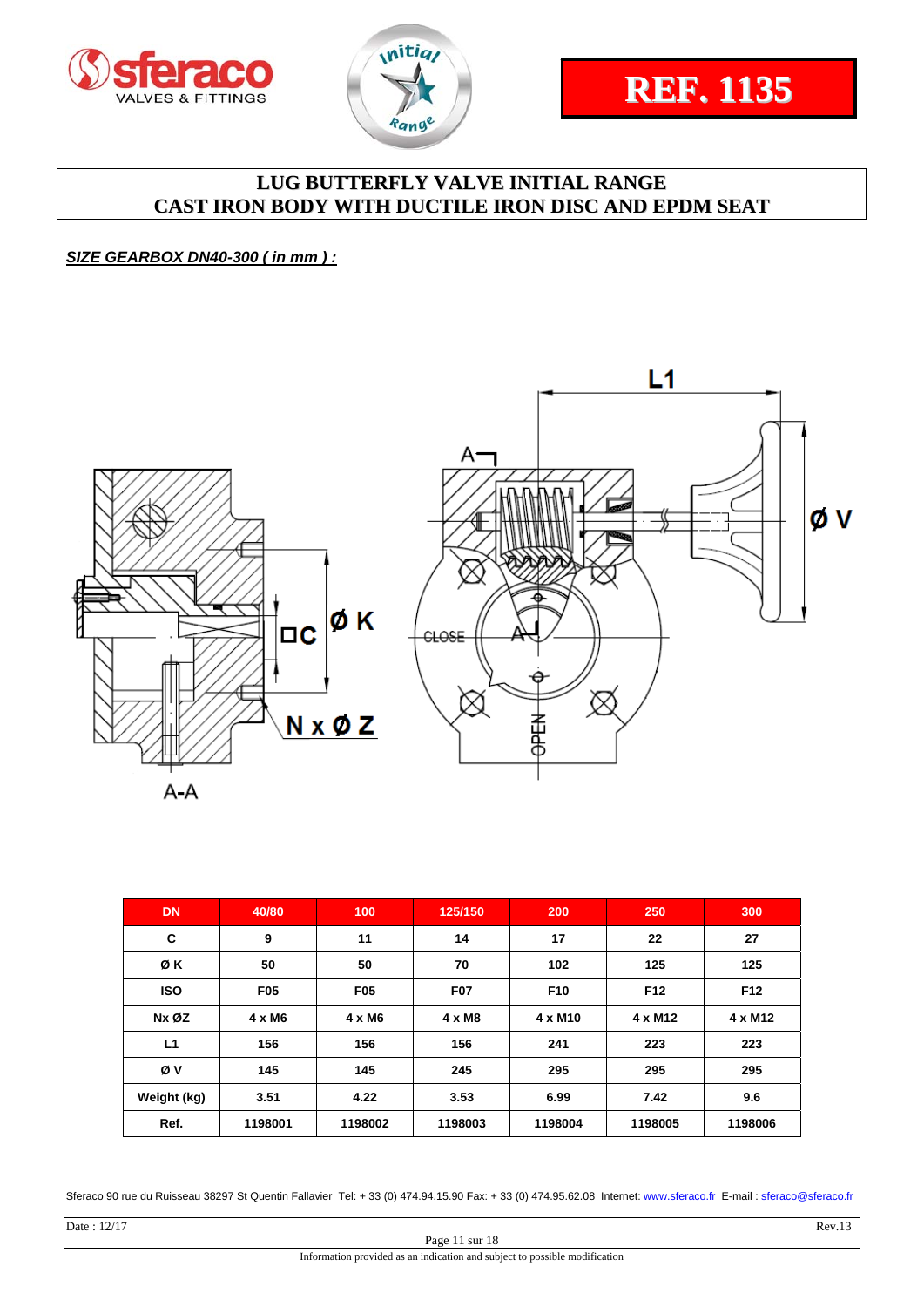



#### *DISC AND NECK SIZE ( in mm ) :*



| <b>DN</b>      | 40   | 50    | 65    | 80    | 100    | 125    | 150    | 200   | 250   | 300   | 350   | 400   | 450   | 500   | 600   |
|----------------|------|-------|-------|-------|--------|--------|--------|-------|-------|-------|-------|-------|-------|-------|-------|
| E <sub>1</sub> | 37.7 | 47.06 | 59.81 | 75.56 | 98.37  | 117.02 | 147.65 | 195.3 | 242.5 | 292.6 | 325.4 | 379.8 | 429   | 480.2 | 580.5 |
| E <sub>2</sub> | 4.9  | 5     | 9.4   | 16.5  | 26.1   | 33.9   | 49.7   | 71.2  | 91.2  | 111.8 | 127.8 | 143.9 | 163.3 | 182.3 | 219.3 |
| $H6 \pm 2$     | 76.7 | 79    | 79    | 87.5  | 92.3   | 90.3   | 99.2   | 99.5  | 103.8 | 105.8 | 105.8 | 109.5 | 113   | 172   | 192   |
| ØP             | 42.8 | 53    | 64.8  | 79.1  | 104.25 | 123.8  | 155.4  | 202.4 | 250.5 | 301.6 | 333.7 | 389.8 | 440.7 | 491.8 | 592.7 |
| Ø T mini       | 43   | 53    | 65    | 79.5  | 104.5  | 124    | 155.5  | 202.5 | 250.5 | 302   | 334   | 390   | 441   | 492   | 593   |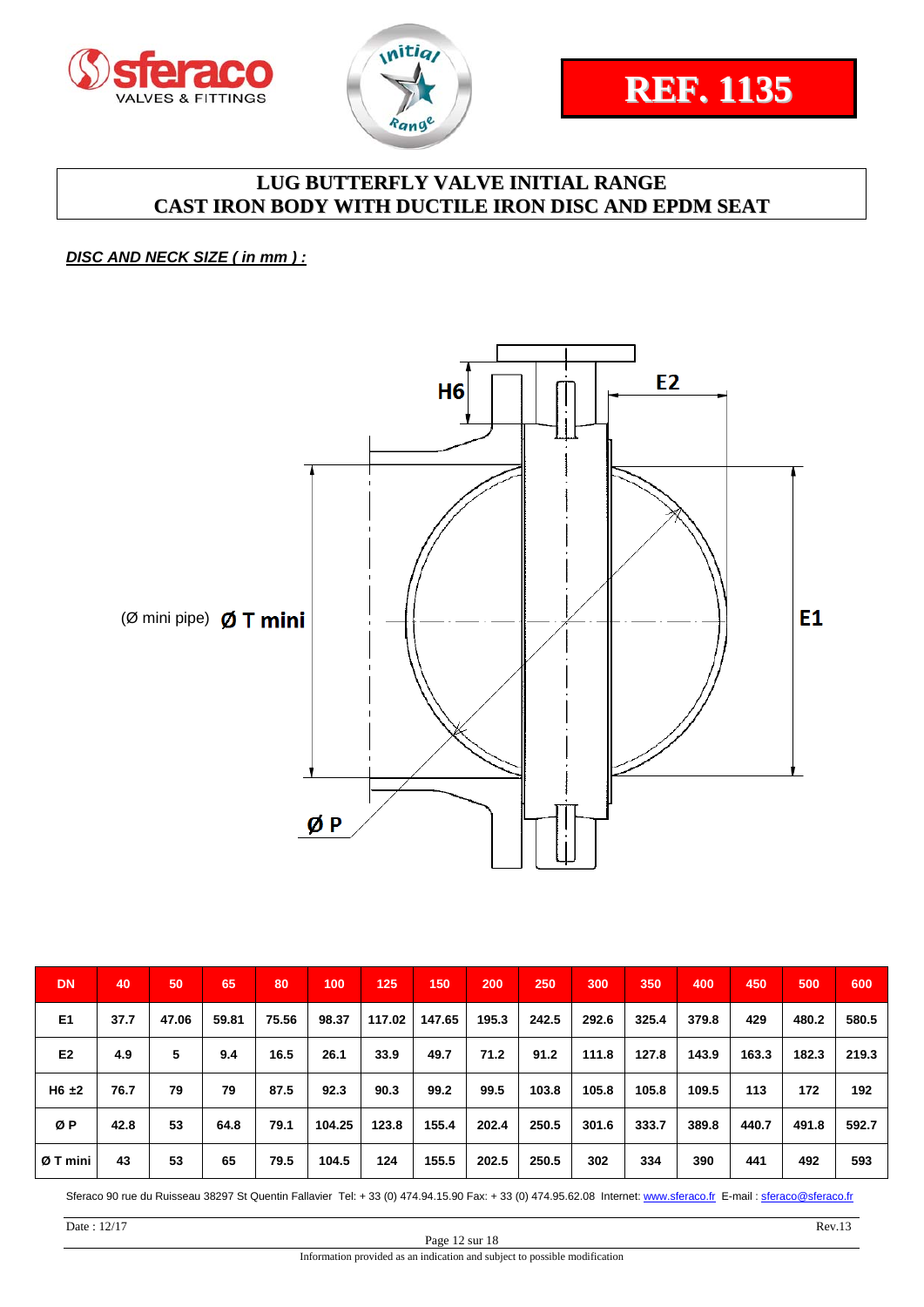



#### *ISO 5211 MOUNTING PAD ( in mm ) :*





| <b>DN</b>      | 40         | 50              | 65         | 80              | 100        | 125          | 150          | 200             | 250    | 300             | 350             | 400             | 450             | 500             | 600             |
|----------------|------------|-----------------|------------|-----------------|------------|--------------|--------------|-----------------|--------|-----------------|-----------------|-----------------|-----------------|-----------------|-----------------|
| C              | 9          | 9               | 9          | 9               | 11         | 14           | 14           | 17              | 22     | 27              | 27              | 27              | 30              | 36              | 46              |
| ØΚ             | 50         | 50              | 50         | 50              | 50         | 70           | 70           | 102             | 125    | 125             | 125             | 125             | 165             | 165             | 165             |
| <b>ISO</b>     | <b>F05</b> | F <sub>05</sub> | <b>F05</b> | F <sub>05</sub> | <b>F05</b> | <b>F07</b>   | <b>F07</b>   | F <sub>10</sub> | F12    | F <sub>12</sub> | F <sub>12</sub> | F <sub>12</sub> | F <sub>16</sub> | F <sub>16</sub> | F <sub>16</sub> |
| Nx ØZ          | 4 x 7      | 4 x 7           | 4x7        | $4 \times 7$    | 4x7        | $4 \times 9$ | $4 \times 9$ | 4 x 11          | 4 x 13 | 4 x 13          | $4 \times 14$   | $4 \times 14$   | $4 \times 22$   | 4 x 22          | $4 \times 22$   |
| H <sub>4</sub> | 32         | 32              | 32         | 32              | 32         | 42           | 42           | 36              | 38     | 38              | 45              | 50              | 50              | 65              | 70              |
| ØΡ             | 65         | 65              | 65         | 65              | 65         | 90           | 90           | 125             | 150    | 150             | 150             | 150             | 210             | 210             | 300             |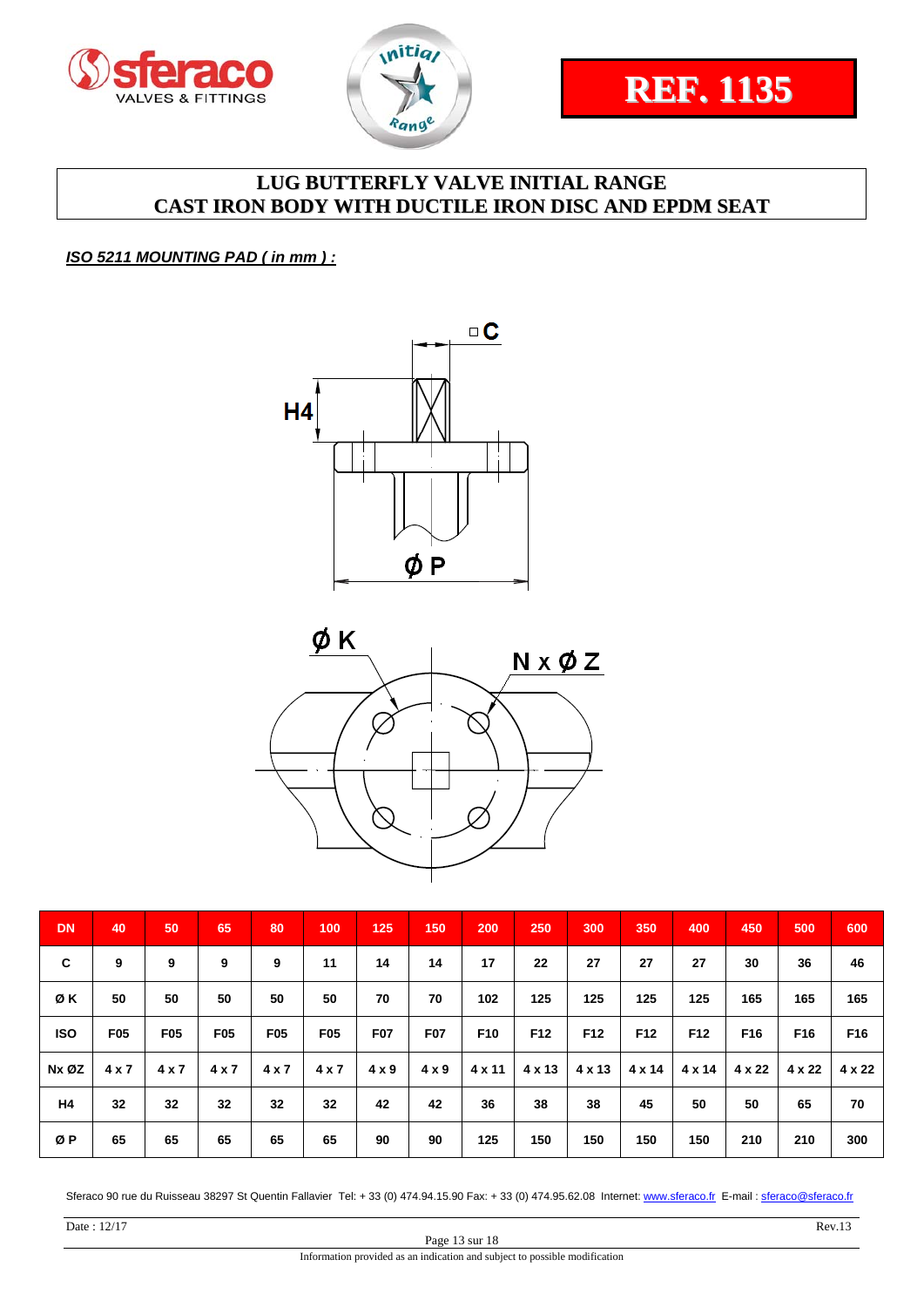



*FLANGES LUG SIZE PN10/16 ( in mm ) :* 



| <b>DN</b>               | 40             | 50             | 65             | 80      | 100                    | 125                    | 150                    |
|-------------------------|----------------|----------------|----------------|---------|------------------------|------------------------|------------------------|
| ØΚ                      | 110            | 125            | 145            | 160     | 180                    | 210                    | 240                    |
| $Nb \times \emptyset L$ | $4 \times M16$ | $4 \times M16$ | $4 \times M16$ | 8 x M16 | 8 x M16                | 8 x M16                | 8 x M20                |
| Ref.                    | 1135040        | 1135050        | 1135065        | 1135080 | 1135100 and<br>1135102 | 1135125 and<br>1135127 | 1135150 and<br>1135152 |

#### *FLANGES LUG SIZE PN10 ( in mm ) :*



| <b>DN</b> | 200                    | 250                    | 300                    | 350      | 400      | 450      | 500      | 600      |
|-----------|------------------------|------------------------|------------------------|----------|----------|----------|----------|----------|
| ØΚ        | 295                    | 350                    | 400                    | 460      | 515      | 565      | 620      | 725      |
| Nb x ØL   | 8 x M20                | 12 x M20               | 12 x M20               | 16 x M20 | 16 x M24 | 20 x M24 | 20 x M24 | 20 x M27 |
| Ref.      | 1135200 and<br>1135202 | 1135250 and<br>1135252 | 1135300 and<br>1135302 | 1135350  | 1135400  | 1135450  | 1135500  | 1135600  |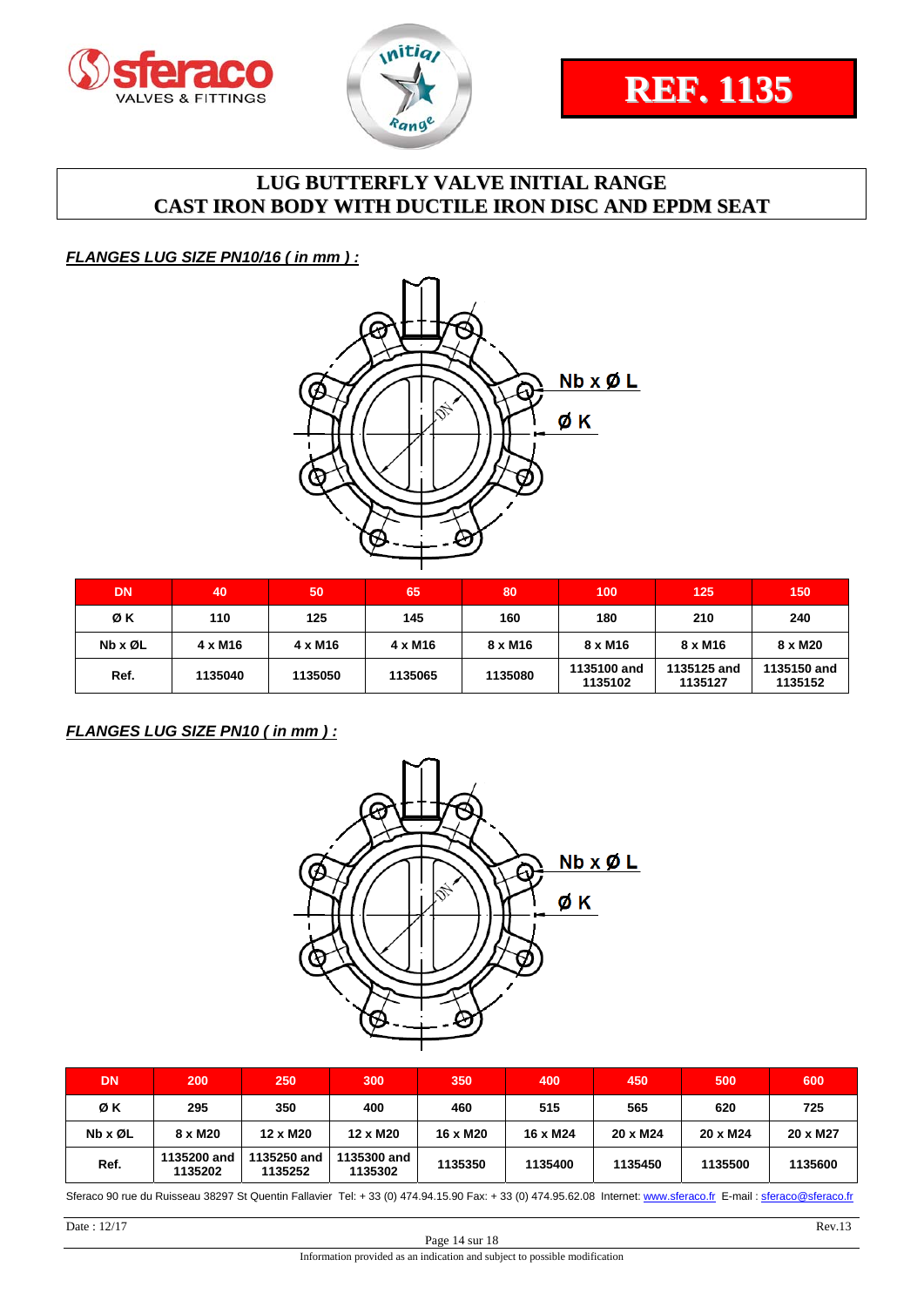





#### *FLANGES LUG SIZE PN16 ( in mm ) :*



| <b>DN</b> | 200                    | 250                    | 300                    | 350      | 400      | 450      | 500      | 600      |
|-----------|------------------------|------------------------|------------------------|----------|----------|----------|----------|----------|
| ØΚ        | 295                    | 355                    | 410                    | 470      | 525      | 585      | 650      | 770      |
| Nb x ØL   | 12 x M20               | 12 x M24               | 12 x M24               | 16 x M24 | 16 x M27 | 20 x M27 | 20 x M30 | 20 x M33 |
| Ref.      | 1135201 and<br>1135203 | 1135251 and<br>1135253 | 1135301 and<br>1135303 | 1135351  | 1135401  | 1135451  | 1135501  | 1135601  |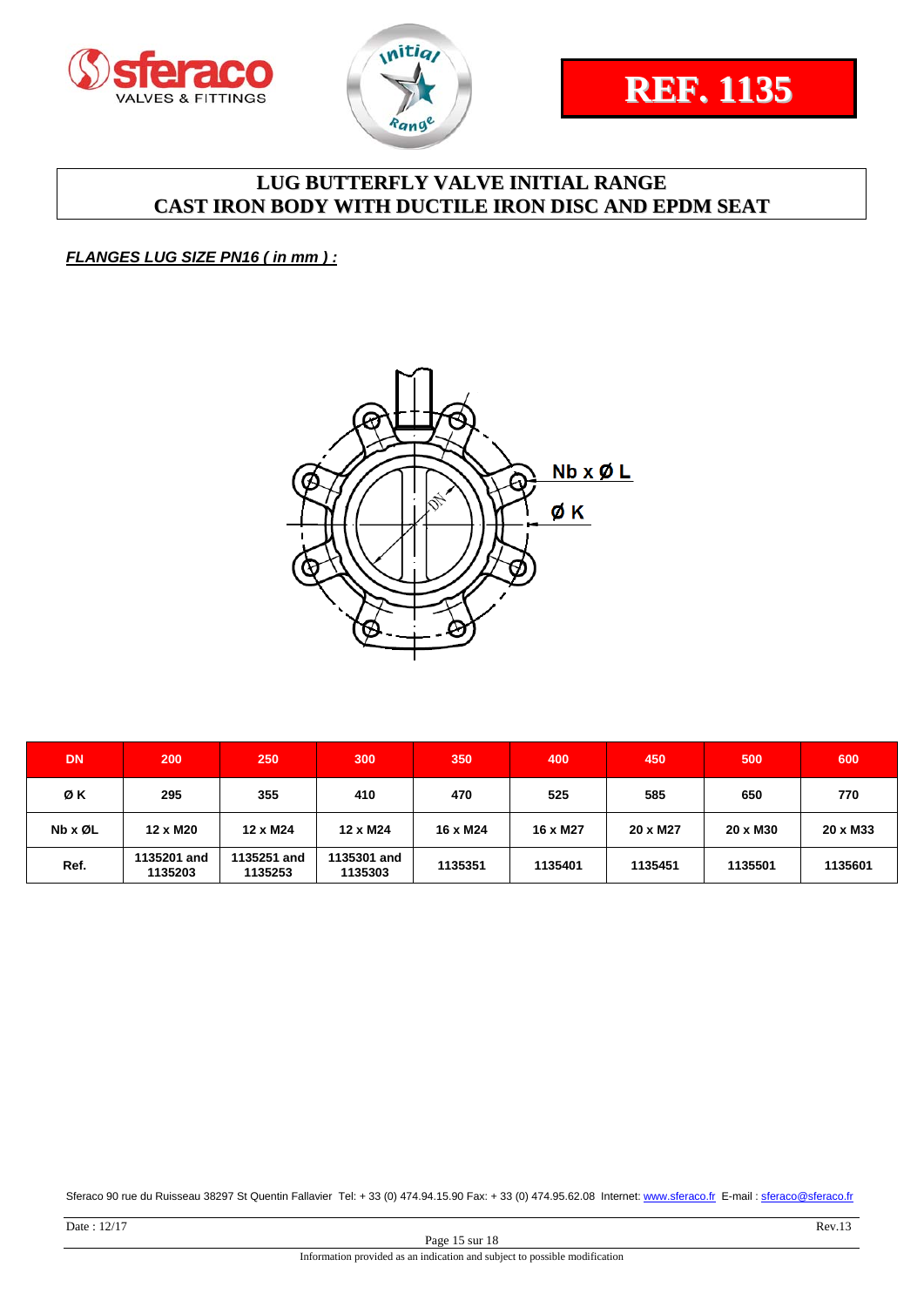



#### *GEARBOX SPECIFICATIONS :*

| <b>DN</b>                 | 32/80   | 100     | 125/150 | 200     | 250     | 300     |
|---------------------------|---------|---------|---------|---------|---------|---------|
| Ref.                      | 1198001 | 1198002 | 1198003 | 1198004 | 1198005 | 1198006 |
| <b>Ratio factor</b>       | 24:1    | 24:1    | 24:1    | 30:1    | 30:1    | 50:1    |
| Input torque (Nm)         | 18      | 18      | 18      | 58      | 58      | 60      |
| <b>Output torque (Nm)</b> | 170     | 170     | 170     | 700     | 700     | 1200    |

| <b>DN</b>                 | 350  | 400  | 450  | 500   | 600   |
|---------------------------|------|------|------|-------|-------|
| <b>Ratio factor</b>       | 50:1 | 80:1 | 80:1 | 260:1 | 300:1 |
| Input torque (Nm)         | 60   | 78   | 78   | 30    | 45    |
| <b>Output torque (Nm)</b> | 1200 | 2500 | 2500 | 2500  | 4000  |

#### *STANDARDS :*

- Fabrication according to ISO 9001 :2015
- Designing according to API 609
- DIRECTIVE 2014/68/EU : CE N° 0035 Risk category III module H
- Certificate 3.1 on request
- Pressure tests according to API 598, table 6
- Length according to ISO 5752 series 20, EN 558 series 20 ( NF 29305 )
- ISO 5211 mounting pad
- Between flanges according to EN 1092-1 PN10/16
- Approval certificate **Marine Lloyd's Register** Certificate N° 1480038 from DN32 to 600 on request

**ADVICE :** Our opinion and our advice are not guaranteed and SFERACO shall not be liable for the consequences of damages. The customer must check the right choice of the products with the real service conditions.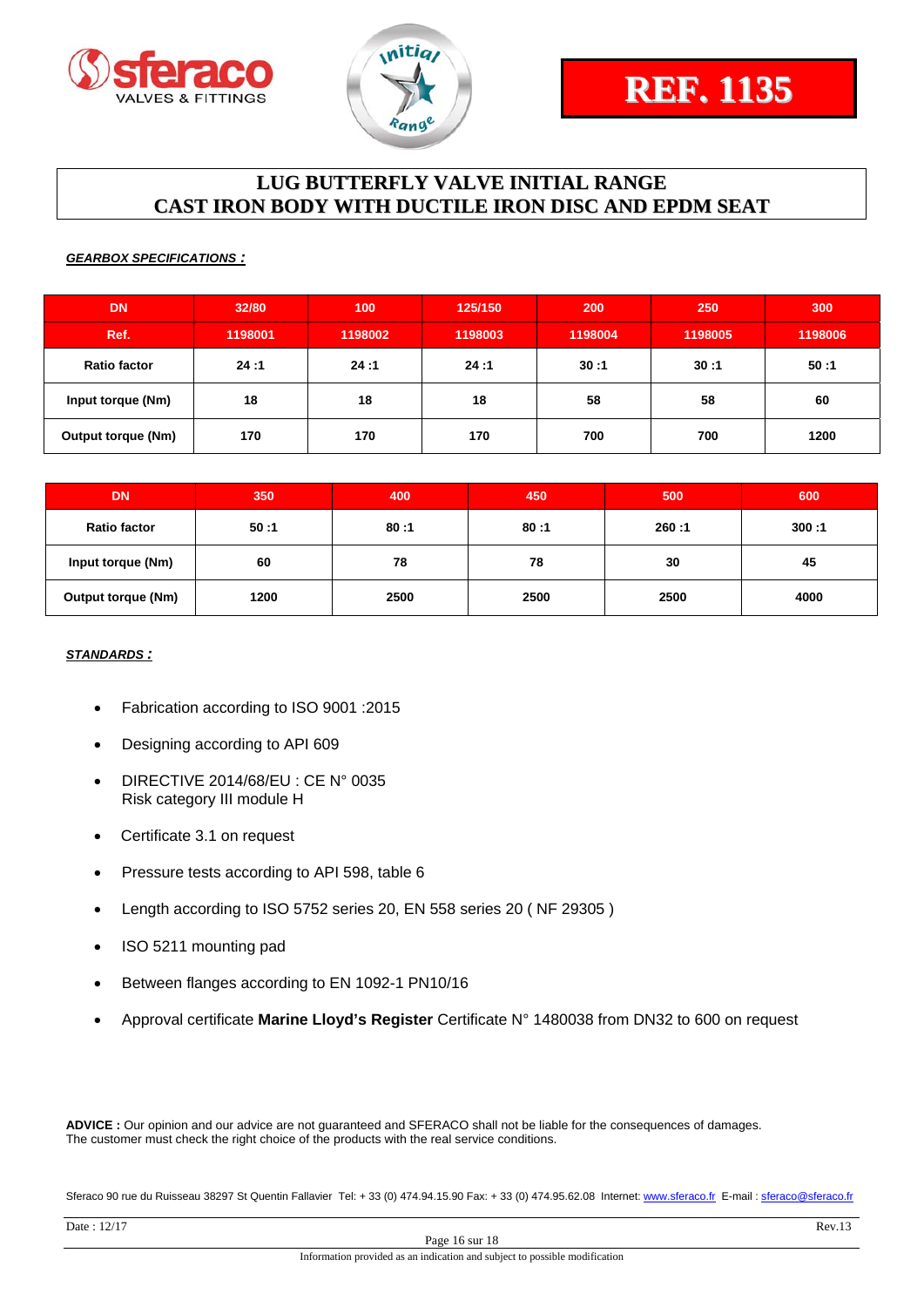



# **INSTALLATION INSTRUCTIONS**

#### **GENERAL GUIDELINES :**

- Ensure that the valves to be used are appropriate for the conditions of the installation (type of fluid,pressure and temperature).
- Be sure to have enough valves to be able to isolate the sections of piping as well as the appropriate equipment for maintenance and repair.
- Ensure that the valves to be installed are of correct strenght to be able to support the capacity of their usage.
- **Installation of all circuits should ensure that their function can be automatically tested on a regular basis (at least two times a year).**

#### **INSTALLATION INSTRUCTIONS :**

- **Before installing the valves,clean and remove any objects from the pipes** (in particular bits of sealing and metal) which could obstruct and block the valves.
- **Ensure that both connecting pipes either side of the valve (upstream and downstream) are aligned (if they're not,the valves may not work correctly).**
- **Make sure that the two sections of the pipe (upstream and downstream) match,the valve unit will not absorb any gaps.Any distortions in the pipes may affect the thightness of the connection,the working of the valve and can even cause a rupture.**To be sure,place the kit in position to ensure the assembling will work.
- **If sections of piping do not have their final support in place,they should be temporarily fixed.This is to avoid unnecessary strain on the valve.**
- The valve must be inserted between flanges with disc half opened but the disc must not overpass the valve thickness. Position the bolts to keep centered the valve. Then open fully the valve and tighten the bolts. **See graph under**.







**Half open valve introduction Complete opened disc valves when screw tightening** 

- Tighten the bolts in cross.
- The disc must move easily inside the pipe.
- Valves must be opened during cleaning operation.
- Tests must be done with a cleaned pipe.
- Tests must be done with opened valve. Test pressure must not be higher than the valve specification according to API 598.
- Then open slowly the valve.
- **Do not mount butterfly valves with stainless steel pressed collars and turning flanges without strias.**
- **And not on flat face flanges without strias ( example : painted cast iron fittings )**